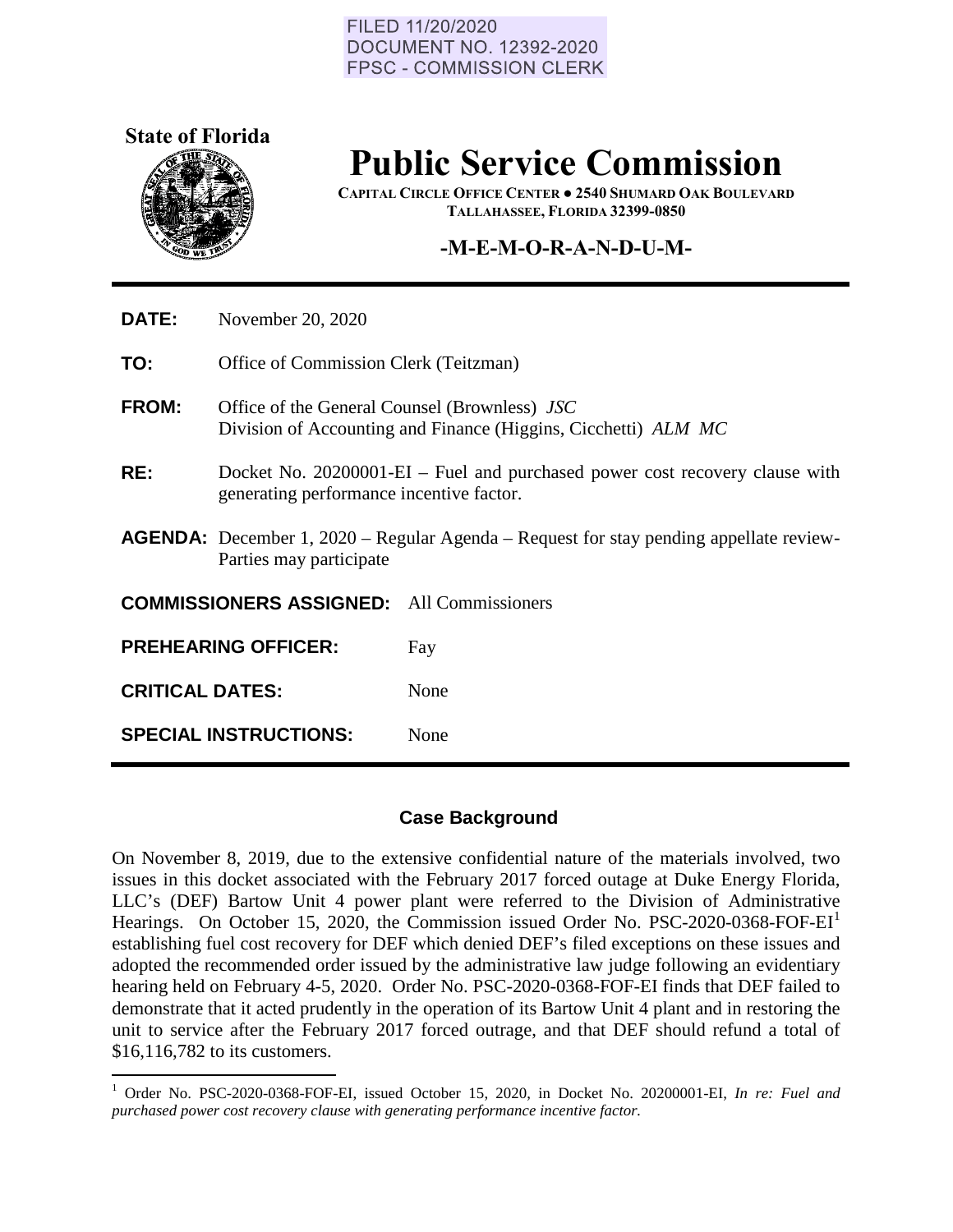$\overline{a}$ 

On October 29, 2020, Order No. PSC-2020-0368-FOF-EI was amended by Order No. PSC- $2020$  $2020$ -0368A-FOF-EI,<sup>2</sup> to include Attachment A containing the administrative law judge's recommended order and the parties' proposed recommended orders. In all other regards Order No. PSC-2020-0368A-FOF-EI is identical to Order No. PSC-2020-0368-FOF-EI. On November 2, 2020, DEF filed a Notice of Appeal of Order No. PSC-2020-0368-FOF-EI with the Florida Supreme Court, as well as a Motion for Stay Pending Judicial Review with the Commission.

On November 9, 2020, the Office of Public Counsel (OPC), the Florida Industrial Power Users Group (FIPUG), and White Springs Agricultural Chemicals d/b/a PCS Phosphate (PCS Phosphate), collectively referred to herein as Joint Movants, filed a timely Joint Response to the Motion.<sup>[3](#page-1-1)</sup>

On November 19, 2020, DEF filed an Amended Notice of Appeal of Order No. PSC-2020- 0368A-FOF-EI and an Amended Motion for Stay Pending Judicial Review. The Amended Motion for Stay Pending Judicial Review was filed in response to the issuance of amended Order No. PSC-2020-0368A-FOF-EI discussed above. The Motion for Stay Pending Judicial Review and the Amended Motion for Stay Pending Judicial Review are virtually identical and no new arguments are raised in the Amended Motion for Stay Pending Judicial Review that were not presented in the Motion for Stay Pending Judicial Review. For that reason, both the Motion and Amended Motion will be referred to collectively in this recommendation as "Motion."

This recommendation addresses DEF's Motion. The Commission has jurisdiction over this matter pursuant to Sections 366.04, 366.05, and 366.06, Florida Statutes (F.S.).

<span id="page-1-0"></span><sup>2</sup> Order No. PSC-2020-0368A-FOF-EI, issued October 29, 2020, in Docket No. 20200001-EI, *In re: Fuel and purchased power cost recovery clause with generating performance incentive factor.*

<span id="page-1-1"></span> $3$  Arguments regarding whether to grant a stay of Order No. PSC-2020-0368A-FOF-EI have also been presented in the post-hearing briefs filed by the parties on November 10, 2020.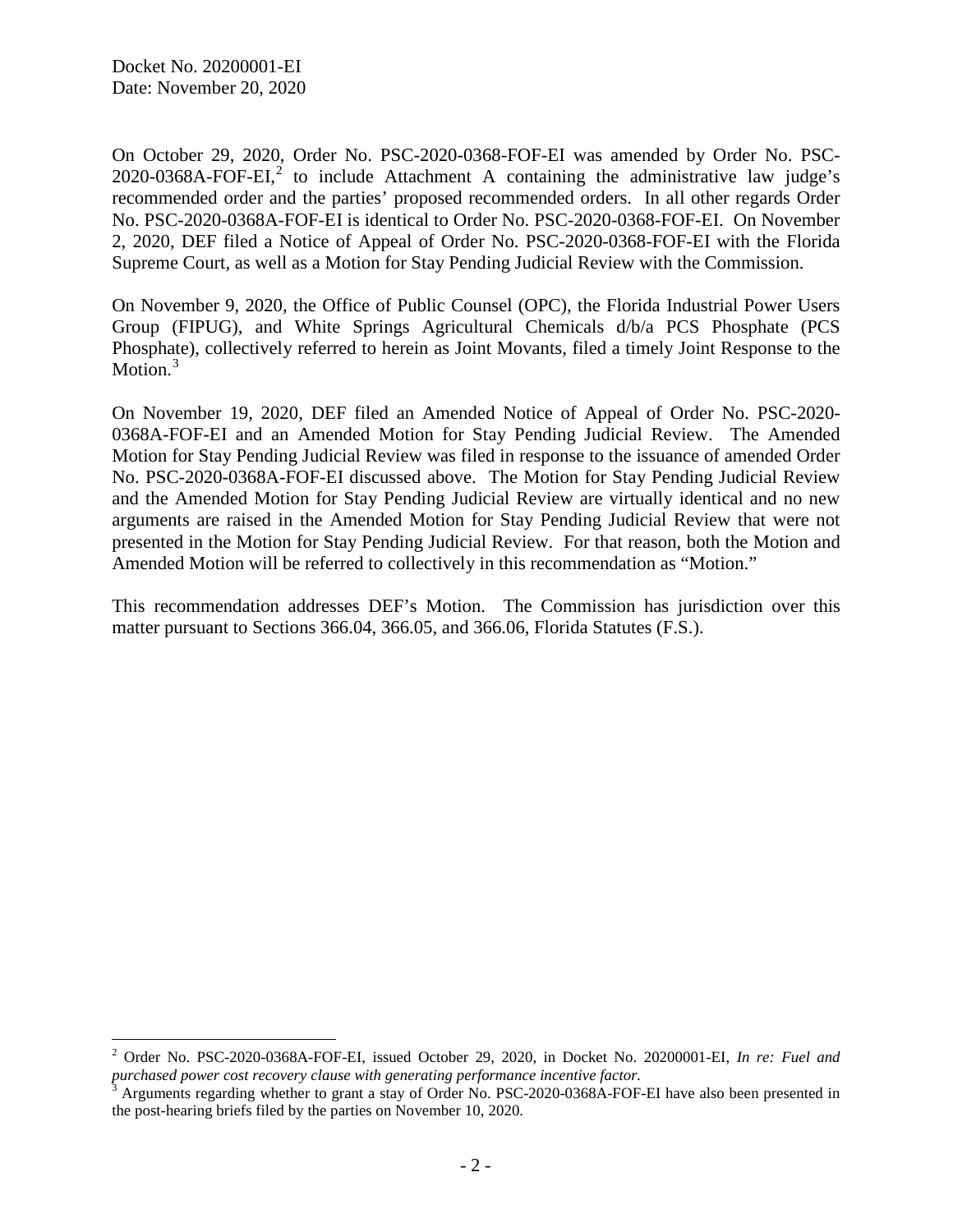## **Discussion of Issues**

*Issue 1:* Should Duke Energy Florida, LLC's Motion for Stay Pending Judicial Review be granted?

**Recommendation:** Yes. DEF has complied with the requirements of Rule 25-22.061(1), F.A.C., and should be granted a stay of the provisions of Order No. PSC-2020-0368A-FOF-EI requiring a refund of \$16.1 million associated with the 2017 Bartow Unit 4 outage. As a condition of the stay, DEF should be required to provide adequate security in the form of a corporate undertaking in the amount of the refund plus interest as determined by Rule 25-6.109, F.A.C. (Brownless, Higgins)

**Staff Analysis:** Rule 25-22.061, F.A.C., states, in relevant part, as follows:

#### **25-22.061 Stay Pending Judicial Review**

(1) When the order being appealed *involves the refund of moneys* to customers or a decrease in rates charged to customers, the Commission *shall,* upon motion filed by the utility or company affected, grant a stay pending judicial proceedings. The *stay shall be conditioned upon* the posting of *good and sufficient bond,* the posting of a *corporate undertaking, or such other conditions as the Commission finds appropriate* to secure the revenues collected by the utility subject to refund.

(2) Except as provided in subsection (1), a party seeking to stay a final or nonfinal order of the Commission pending judicial review may file a motion with the Commission, which has authority to grant, modify, or deny such relief. A stay pending review granted pursuant to this subsection may be conditioned upon the posting of a good and sufficient bond or corporate undertaking, other conditions relevant to the order being stayed, or both. In determining whether to grant a stay, the Commission may, among other things, consider:

(a) Whether the petitioner has demonstrated a likelihood of success on the merits on appeal;

(b) Whether the petitioner has demonstrated a likelihood of sustaining irreparable harm if the stay is not granted; and,

. . .

(c) Whether the delay in implementing the order will likely cause substantial harm or be contrary to the public interest if the stay is granted.

[Emphasis added.]

#### **DEF's Motion for Stay**

In its Motion, DEF argues that it is entitled to an automatic stay pursuant to the plain language of Rule 25-22.061(1), Florida Administrative Code (F.A.C.). In support of this position, DEF cites Order No. PSC-05-0144-PCO-WU, issued February 7, 2005, in Docket No. 010503-WU, *In re: Application for increase in water rates for Seven Springs System in Pasco County by Aloha Utilities, Inc. (Aloha).* In *Aloha,* the utility's request for a rate increase was denied and a hearing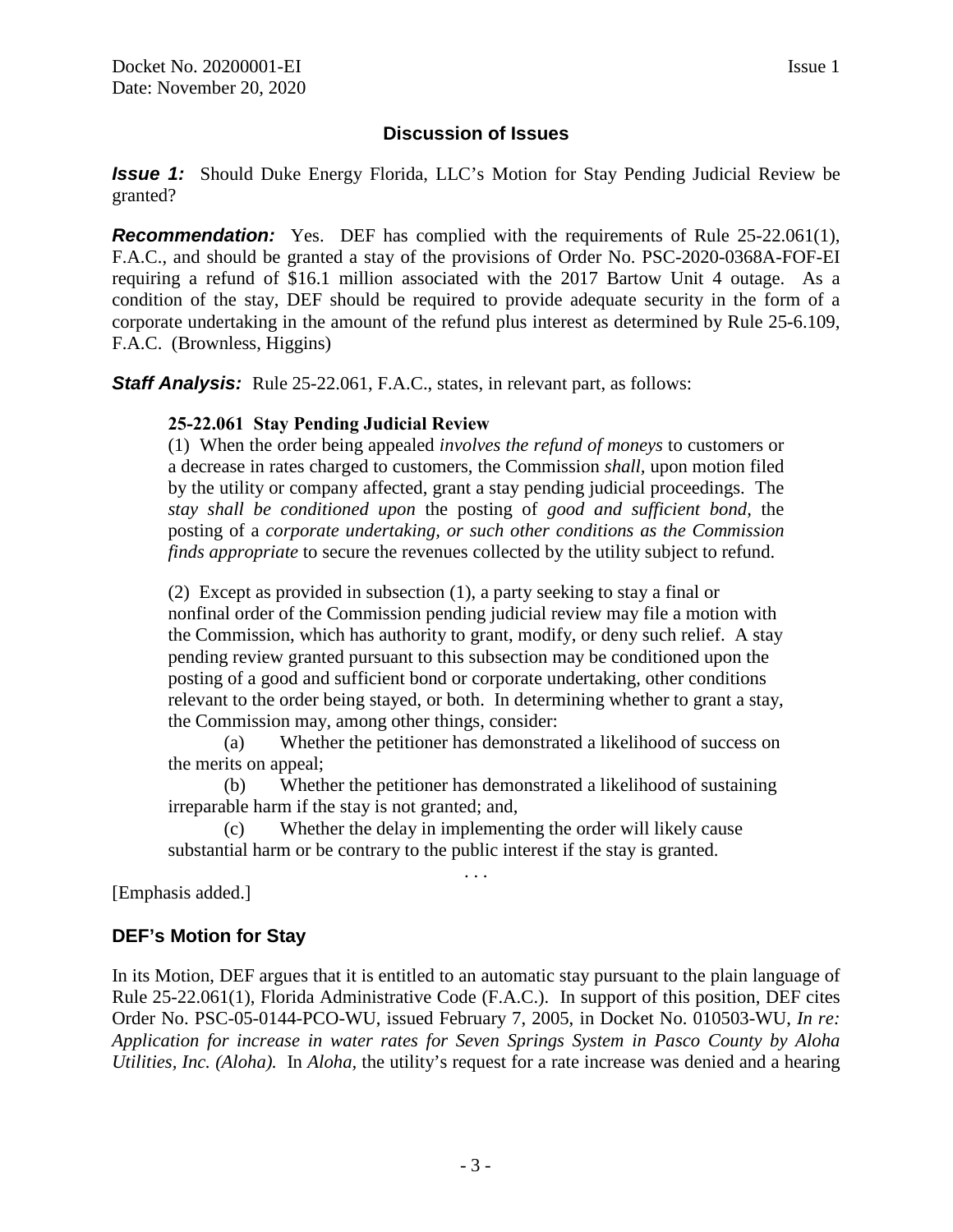was held on Proposed Agency Action Order No. PSC-0[4](#page-3-0)-0122-PAA-WU<sup>4</sup>, which addressed the amount of revenue collected under interim rates to be refunded to customers. By Order No.  $PSC-04-1050-FOF-WU<sup>5</sup>$  $PSC-04-1050-FOF-WU<sup>5</sup>$  $PSC-04-1050-FOF-WU<sup>5</sup>$ , the Commission ordered a refund to the utility's customers in the amount of \$276,066, with interest. Aloha appealed this order and filed a motion for stay pending judicial review under Rule  $25-22.061(1)(a)$ , F.A.C., the predecessor to Rule  $25-22.061(1)$ , F.A.C.<sup>[6](#page-3-2)</sup> In granting Aloha's motion for stay, DEF argues that the Commission quoted the language of Rule 25-22.061(1)(a), F.A.C., and interpreted it as automatically requiring that the Commission grant a stay when a refund was at issue, as is the case here.

Alternatively, DEF argues that even if it is not entitled to an automatic stay under Rule 25- 22.061(1), F.A.C., it meets the criteria to be granted a discretionary stay under the provisions of Rule 25-22.061(2), F.A.C. DEF states that it is likely to prevail on the merits of its appeal for the reasons stated in its Proposed Recommended Order filed with DOAH on March 20, 2020<sup>[7](#page-3-3)</sup>, and its Exceptions to the Recommended Order filed with the Commission on May  $12$ ,  $2020^8$  $2020^8$ . [Motion at ¶ 7] Further, staying the implementation of the refund, in DEF's opinion, would not cause substantial harm or be contrary to the public interest. [Motion at ¶ 6] Finally, DEF argues that the public interest favors rate stability and if it wins on appeal, it would be entitled to recover the improperly refunded revenue from its customers creating a situation where there would be a refund followed by recoupments. That is a situation, which according to DEF, the automatic stay provision of Rule 25-22.061(1), F.A.C., was designed to prevent. [Motion at  $\llbracket 7 \rrbracket$ 

### **Joint Movants' Response**

In opposition to DEF's Motion, Joint Movants argue that Rule 25-22.061, F.A.C., does not apply to charges approved by the Commission in this docket, a docket that has a "self-correcting trueup mechanism." [Response at p. 1] Joint Movants state that the "over/under account", also referred to as the "true-up balance" or "true-up variance", allows for DEF to record the \$11.1 million in Bartow Unit 4 replacement fuel costs for future recovery should its appeal be successful. [Response at p. 2] For that reason, according to Joint Movants, the automatic stay is unnecessary, as this true-up mechanism protects the utility and maintains the *status quo* during the pendency of the appeal. [*Id.*]

Joint Movants further argue that Rule 25-22.061, F.A.C., has never been applied to a case where there was a self-correcting true-up mechanism in place, i.e., never applied to the fuel clause docket. [Response at p. 3] Therefore, in Joint Movant's opinion, DEF's reliance on the *Aloha Utilities* case to support imposition of a mandatory stay is misplaced since that case did not involve any type of self-correcting true-up mechanism. Further, Joint Movants cite *GTE Florida Incorporated v. Clark (GTE),* 668 So. 2d. 971, 972-73 (Fla. 1996), for the proposition that a

<span id="page-3-0"></span> $\overline{a}$ <sup>4</sup> Order No. PSC-04-0122-PAA-WU, issued February 5, 2004, in Docket No. 010503-WU, *In re: Application for increase in water rates for Seven Springs System in Pasco County by Aloha Utilities, Inc.* 

<span id="page-3-1"></span><sup>5</sup> Order No. PSC-04-1050-FOF-WU, issued October 26, 2004, in Docket No. 010503-WU, *In re: Application for increase in water rates for Seven Springs System in Pasco County by Aloha Utilities, Inc.* 

<span id="page-3-2"></span><sup>&</sup>lt;sup>6</sup> The only difference between Rule  $25-22.061(1)(a)$  and Rule  $25-22.061(1)$ , F.A.C., is the letter (a). All of the text is identical in both rules.

<span id="page-3-3"></span> $\frac{7}{8}$  DN 01546-2020.<br>  $\frac{8}{8}$  DN 02889-2020.

<span id="page-3-4"></span>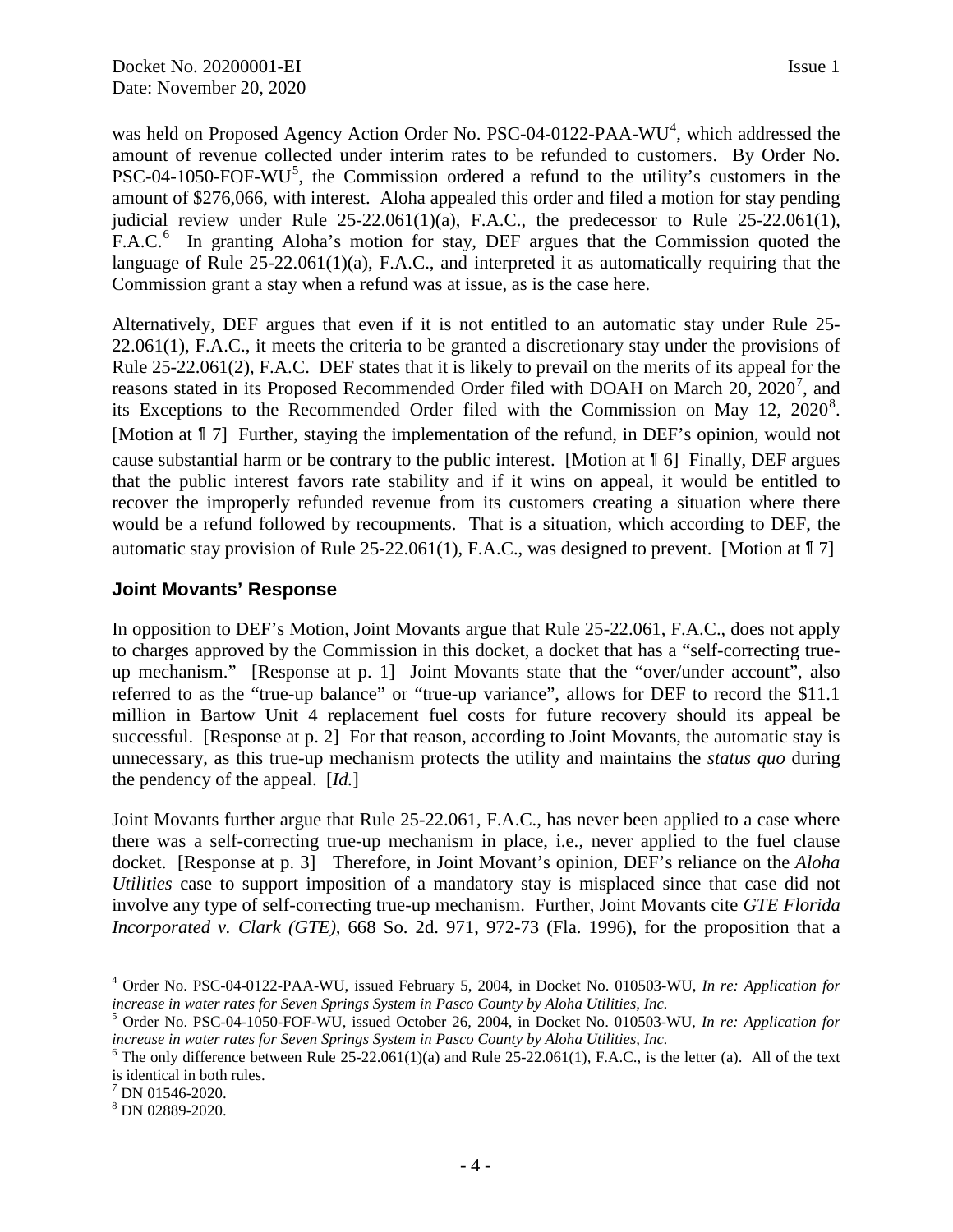utility can recover its lawful expenses through the imposition of a surcharge after winning an appeal of a Commission order denying those expenses without having to file for a stay either at the appellate court or the Commission. [Response at p. 4]

Joint Movants also question the mandatory nature of the application of Rule 25-22.061(1), F.A.C., stay provisions to prohibit the return of money to customers if, as DEF argues, the mandatory "shall" language in the rule requiring the posting a bond or corporate undertaking if a stay is granted can be ignored due to the self-correcting nature of the fuel clause. [Response at p. 4] Joint Movants regard this argument by DEF as an admission that Rule 25-22.061, F.A.C., should not be applied to the fuel clause.

With regard to DEF's contention that it is entitled to relief under the discretionary provisions of Rule 25-22.061(2), F.A.C., Joint Movants argue that DEF has not demonstrated that it is likely to prevail on the merits. DEF has simply reiterated the same facts argued before both the administrative law judge and the Commission. [Response at p. 5] Further, OPC states that DEF has not shown that it will suffer any harm if the stay is not granted. Again, OPC argues that no harm would be suffered by DEF due to the self-correcting operation of the fuel clause.

Finally, with regard to the \$5 million replacement power costs associated with the installation of pressure plates on the Bartow Unit 4 steam turbine in September 2017, Joint Movants argue that this fuel cost was never explicitly approved as prudent by the Commission. The replacement power costs were never recorded in the "over/under account" and were simply included in 2019 fuel costs and passed along to customers. [Response at p. 3] Now that these costs have been specifically found by the administrative law judge and the Commission to be imprudent, Joint Movants contend that they should not be subject to either an automatic or discretionary stay. [*Id.*]

## **Analysis and Conclusion**

Section 120.52(16), F.S., defines a "rule" as "each agency statement of general applicability that implements, interprets, or prescribes law or policy or describes the procedure or practice requirements of an agency ...." An agency is "obligated to follow its own rules."<sup>[9](#page-4-0)</sup> In applying or interpreting rules, the starting point is the plain language of the rule.<sup>[10](#page-4-1)</sup> Courts will not imply a meaning or limitation that the plain language of the rule does not supply.<sup>[11](#page-4-2)</sup>

Staff agrees with DEF that the plain language of Rule 25-22.061(1), F.A.C., unambiguously states that if the order being appealed requires the utility to make a refund, the Commission *shall* 

<span id="page-4-0"></span> $\overline{a}$ <sup>9</sup> *Vantage Healthcare Corp. v. Agency for Healthcare Administration,* 687 So. 2d 306, 308 (Fla. 1st DCA 1997); *Collier County Board of County Commissioners v. Fish & Wildlife Commissioners,* 993 So. 2d 69, 72 (Fla. 2d DCA 2008).

<span id="page-4-1"></span><sup>10</sup> *Arbor Health Care Co. v. State of Florida, et al.,*654 So. 2d 1020, 1021 (Fla. 1st DCA 1995); *Legal Environmental Assistance Foundation, Inc. v. Board of County Commissioners of Brevard County,* 642 So. 2d 1081, 1083 (Fla. 1994)(rejecting agency's interpretation of rule that "conflict[ed] with the plain meaning of the regulation."); *Woodley v. Department of Health and Rehabilitative Services,* 505 So. 2d 676, 678 (Fla. 1st DCA 1987)(agency construction of rule that contradicts unambiguous language is erroneous and cannot stand.); *Citizens* 

<span id="page-4-2"></span><sup>&</sup>lt;sup>11</sup> Verizon Florida, Inc. v. Jacobs, 810 So. 2d 906 (Fla. 2002).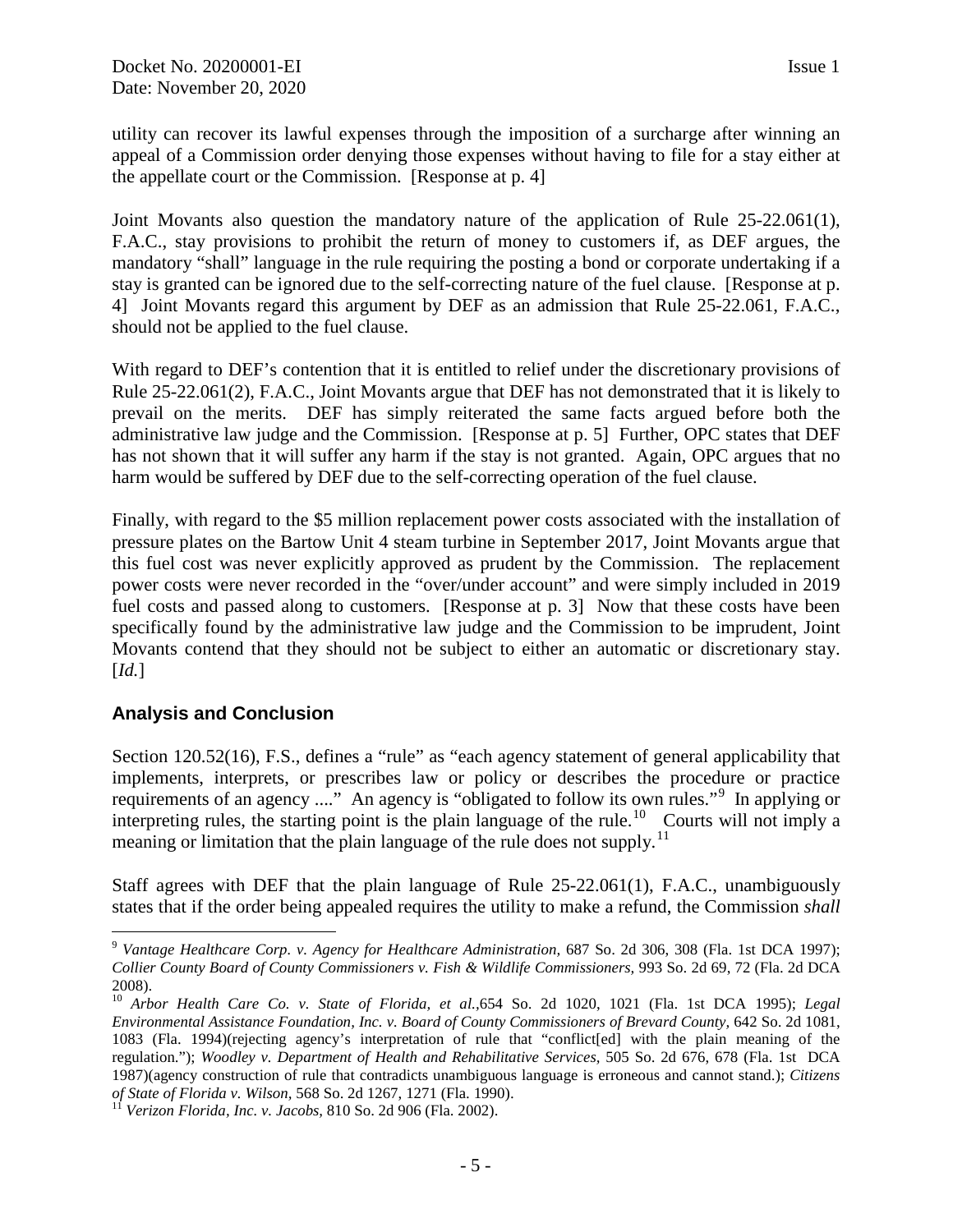*.* 

grant a motion for stay pending appeal. Joint Movants do not question that the administrative law judge ordered that DEF *refund* \$16,116,782 without interest.<sup>12</sup> Nor are the Joint Movants asking the Commission to interpret a term used in the rule as the Commission has done in previous cases.<sup>[13](#page-5-1)</sup> Joint Movants are asking that the Commission find that the rule does not apply because of the nature of this docket, i.e., that the self-correcting nature of the fuel clause provides the same protection to the utility as a stay. In essence, Joint Movants want the Commission to limit the application of the rule to instances in which no "self-correcting true-up mechanism" is at operation. However, there is no such limitation of application stated in the rule itself. DEF has met the requirements for an automatic stay under the provisions of Rule 25-22.061(1): it has been ordered to refund moneys; it has filed an appeal of the order requiring it to do so; and has filed a motion requesting a stay pending judicial proceedings.

Joint Movants' reliance on the *GTE* decision to justify limitation of the rule is misplaced. The fact that the Commission has the authority to allow surcharges to recoup revenues associated with a successful utility appeal does not extinguish DEF's ability to request and receive a stay under the provisions of Rule 25-22.061(1), F.S. Rule 25-22.061, F.A.C., was enacted in October 1981 and contained identical language in paragraph (1)(a) to that found in paragraph (1) cited above. Had the Commission interpreted the *GTE* decision as rendering the rule to be redundant, it has had ample opportunity over the last 24 years to modify the rule to reflect that understanding. No such modification has been proposed by either the Commission or the Joint Movants to date. Likewise, staff does not find it persuasive that the rule has not been applied to the fuel clause in the past. Utilities have the right to decide on a case by case basis what remedy is the most appropriate for a particular set of circumstances. Failure to request a remedy does not mean that that remedy is not available.

Staff views the Joint Motion's request as a request to modify the provisions of Rule 25- 22.061(1), F.A.C. Modification of a rule requires compliance with the provisions of Section 120.54(3), F.S., and Rules 28-103.001-.006, F.A.C., e.g., agency notice of intended action; statement of estimated regulatory costs; a hearing, if requested by a substantially affected party; and filing with the Secretary of State of the adopted rule. The Commission cannot unilaterally rewrite its rules without following these procedures.

Having recommended that DEF has met the requirements for an automatic stay pending appeal, the next question concerns compliance with the second sentence of Rule 25-22.061(1), F.A.C.: "The stay *shall* be conditioned upon the posting of good and sufficient bond, the posting of a corporate undertaking, or such other conditions as the Commission finds appropriate to secure the revenues collected by the utility subject to refund."(Emphasis added.) DEF argues that unlike the first sentence, the last section of the second sentence "provides the Commission with a

<span id="page-5-0"></span> $\overline{a}$ <sup>12</sup> Order No. PSC-2020-0368A-FOF-EI at p. 20; Administrative Law Judge's Conclusion of Law No. 125 ("The total amount to be *refunded* to customers as a result of the imprudence of DEF's operation of the steam turbine in Period 1 is \$16,116,782, without interest.")(Emphasis added.)

<span id="page-5-1"></span><sup>13</sup> Order No. PSC-03-0896-PCO-TP, issued August 5, 2003, in Docket No. 990649-TP, *In re: Investigation into pricing of unbundled network elements (Sprint/VerizonTrack)*(whether the term "customer" included Competitive Local Exchange Companies (CLECs).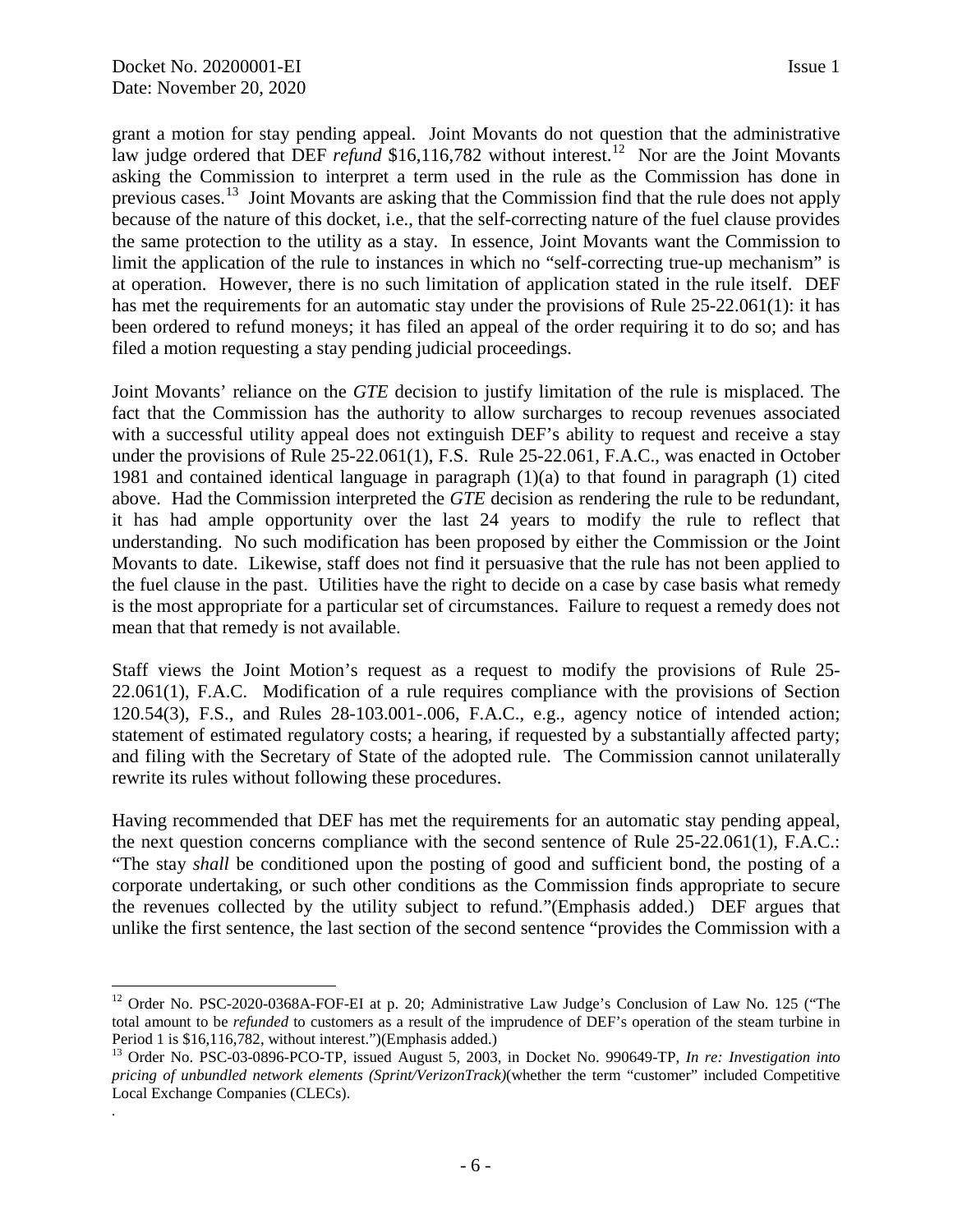range of options to secure the revenues necessary to make the refund if upheld on appeal."<sup>[14](#page-6-0)</sup> In this case, DEF argues that the method in which a refund would be implemented in this docket, a reduction in fuel costs in the refund year, makes posting a bond or corporate undertaking unnecessary.<sup>[15](#page-6-1)</sup> Joint Movants take the position that if the mandatory language of the first sentence must be applied to the fuel clause, the mandatory language of the second sentence must be applied as well.

The Commission has historically required either the posting of a bond or corporate undertaking when granting a stay pending appeal whether granted under the automatic provisions of Rule 25- 22.061(1) or discretionary provisions of Rule 25-22.062(2), F.A.C. Therefore, staff recommends that DEF be required to provide adequate security in the form of a corporate undertaking as a condition of the stay. The amount to be secured is \$16.1 million plus interest as determined by Rule 25-6.109, F.A.C. Duke Energy Corporation, the parent of DEF, and DEF both have Standard & Poor's bond ratings of "A-." In addition, the amount of the potential refund is extremely modest relative to the financial resources available to DEF. Therefore, staff recommends that DEF has sufficient financial capability to support a corporate undertaking of the amount required in this case.

As stated above, staff has recommended that a stay be granted pursuant to the mandatory language used in Rule 25-22.061(1), F.A.C., when refunds are at issue. However, DEF has also alleged that it could also secure a stay under the discretionary provisions of Rule 25-22.061(2), F.A.C. In regard to this assertion, the staff agrees with the Joint Movants that DEF's reliance on the same arguments in its appeal that were previously rejected by both the administrative law judge and the Commission do not support the conclusion that there is a likelihood of success at the appellate level. Nor has DEF demonstrated that it will sustain irreparable harm if the stay in not granted. Based on these facts, the staff would recommend that a stay pursuant to the discretionary provisions of Rule 25-22.061(2), F.A.C., be denied.

Finally, the fact that the Commission did not specifically vote to allow the de-rating replacement power costs associated with the Bartow Unit 4 outage incurred from May 2017 until September 2019 is irrelevant. The testimony of witness Menendez is clear that DEF requested, and has recovered, all fuel and replacement power costs incurred during this time period including those associated with the de-rating of Bartow Unit 4. [T. 345-55] Contrary to the Joint Movant's assertion, the Commission has, in fact, voted to allow the Bartow Unit 4 derating costs in the 2018 and 2019 fuel clause dockets.

For these reasons, staff recommends that the Commission find that DEF has complied with the requirements of Rule 25-22.061(1), F.A.C., and should be granted a stay of the provisions of Order No. PSC-2020-0368A-FOF-EI requiring a refund of \$16.1 million associated with the 2017 Bartow Unit 4 outage subject to the posting of a corporate undertaking in the amount of \$16.1 million plus interest as determined by Rule 25-6.109, F.A.C.

 $\overline{a}$ <sup>14</sup> DEF's Post-Hearing Brief at p. 4-5.<br><sup>15</sup> *Id.* 

<span id="page-6-1"></span><span id="page-6-0"></span>